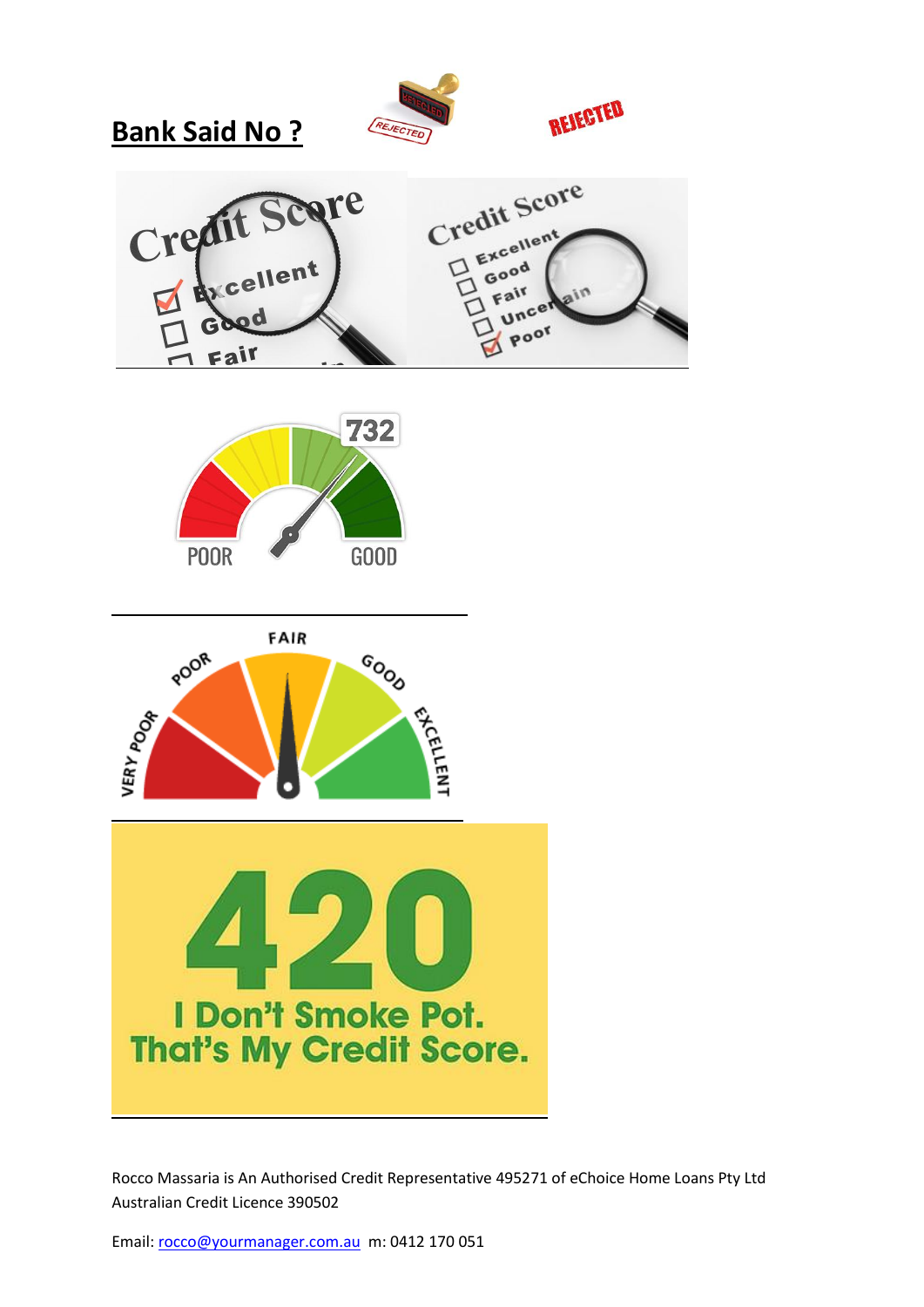# **Loan declined ?**

There are so many reasons why a lender or Bank could say no. So many it's too hard to list them all.

Don't be discouraged, there are lots of solutions that are now available that did not exist even a year ago as new funders come to market catering for the niche that is seen as out of the square of super clean perfect home loan customers, with same employment and residential address for 3 plus years, and no credit enquiries at all in the last year.

#### **Your credit file history**

**Bad [Credit](http://banksaidno.com.au/bad-credit/)** because of a **Defaults or [Judgements](http://banksaidno.com.au/defaults-judgements/)** or simply because your **Loans Are In [Arrears](http://banksaidno.com.au/loans-in-arrears/)**, or you have **Tax [Debts](http://banksaidno.com.au/tax-debts/)**. These items are now listed on your credit history and regular lenders prefer to pass on these types of loans.

#### **Credit Score**

A poor credit score is another reason and one of the most difficult things to understand. There are reporting agencies like VEDA which will give each of us a credit score but also needs to be understood is that many lenders will also credit score you based on the loan application. Some factors that can affect your score are listed below, but it is not conclusive but it will lead us to the right direction.

#### **Reasons :**

- **Failed capacity assessment**
- **Missed payments**
- **Loan to valuation too high**
- **how many credit enquiries you have on your file**
- **your asset position**
- **how many debts you have**
- **how long you have been at your address and**
- **your place of employment**
- $\div$  Irregular income ( Cash Flow ).
- **Age which may impact on the term of the loan .**

The credit score often prevents a loan to progress to a credit assessment of serviceability as it is the very first thing lenders do, is to check your score.

It is not however the end of the road.

Remember also there are sometime credit reports on your history file, that are wrong or inaccurate, and even these errors or omissions can be corrected.

Rocco Massaria is An Authorised Credit Representative 495271 of eChoice Home Loans Pty Ltd Australian Credit Licence 390502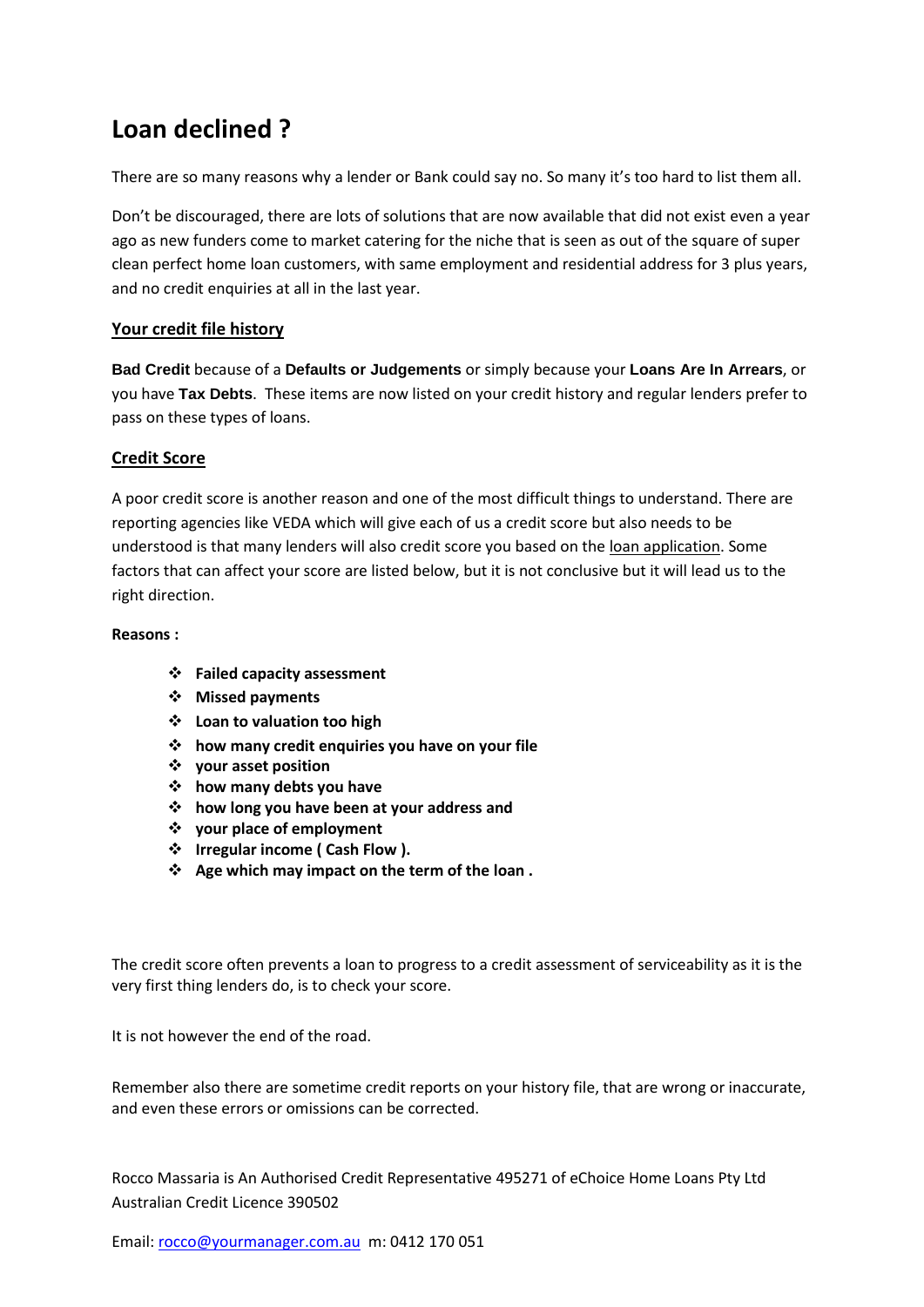#### **Common reasons why a bank has said NO**

Below is a short list of the main reasons why the bank might have said no :

- Poor credit history
- Poor credit score
- Insufficient income
- No proof of regular income from tax returns
- Insufficient self-employed income
- Missed or late repayments
- Property valuation too low
- Unacceptable security

You need to know there are options.

We have many years' experience in dealing with loans out of the norm.

It is most likely that a well packaged loan submitted to the *right* lender with the full story can still be found in all sorts of scenarios. Whilst we do not promise to fix all scenarios immediately, if we are unable to, we will be able to guide you forward to a position of strength to overcome the current status you may have found yourself in.

Our experience by your side we will find a home loan in most instances.

We will ensure the loan application is correctly and completely filled out

We will ensure the background information on any "issues" are fully explained.

We will negotiate with our wide network to approach the lender most inclined to do the loan even before we submit. We can this pre-vetted loan scenarios that allows us have an in principal positive indication of willingness to do the loan.

We will hold your hand through the process to make it easier for you.

We understand all of the loan options from all the different lenders, and we are kept informed all credit policy changes that could impact on loan applications. The ongoing education we do, is so you benefit from our ability to make it happen.

Rocco Massaria is An Authorised Credit Representative 495271 of eChoice Home Loans Pty Ltd Australian Credit Licence 390502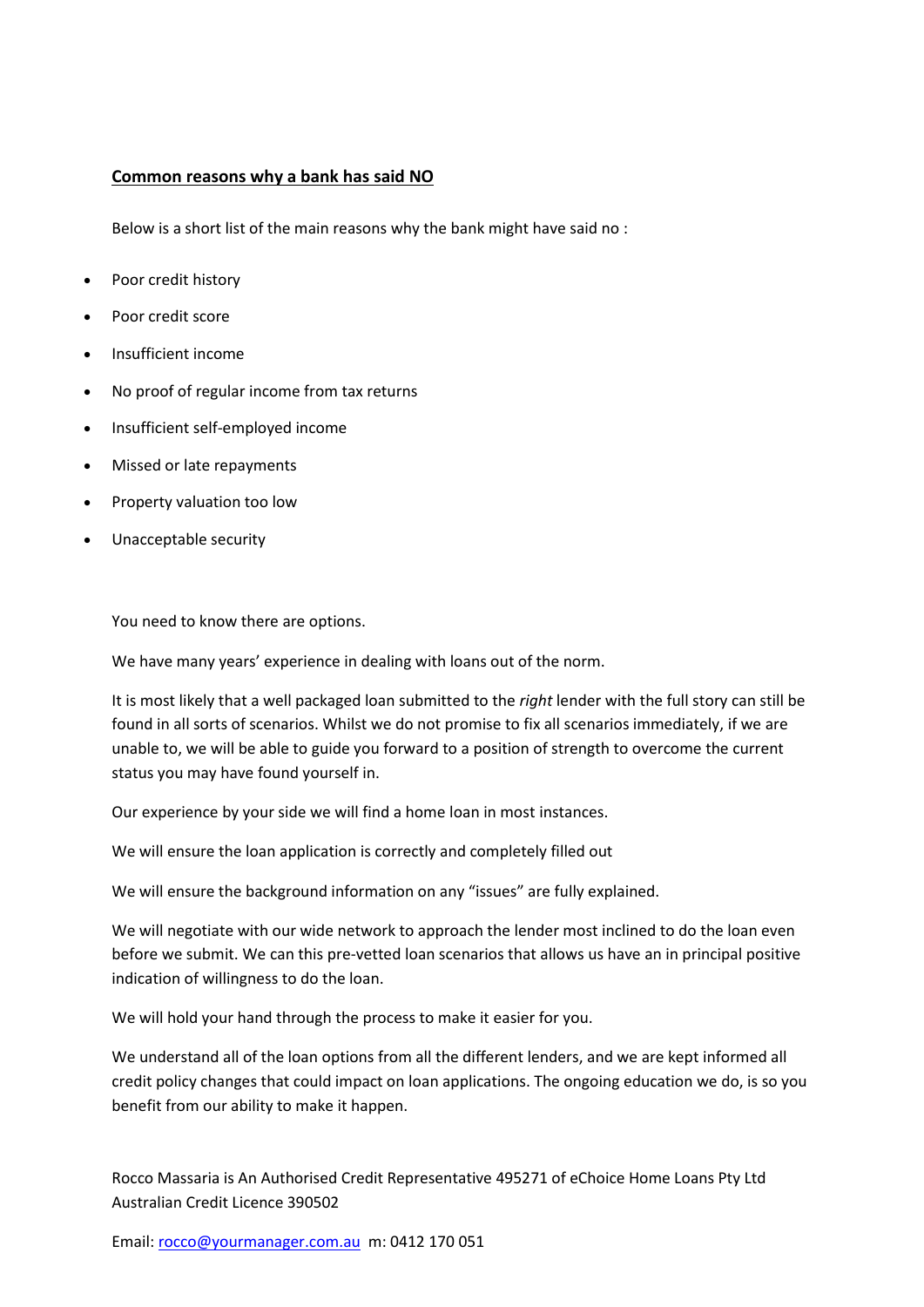## **Here's a little more information on the common reasons for a decline.**

- **Credit history** To get a loan through a mainstream lender you generally need to show a good credit history. This includes your credit report which will show any defaults, judgements, writs, bankruptcies and others. It also shows when you have applied for credit in the past 5 (although not the outcome, as credit file is based on submission only) and will give an indication to the lender of your credit pattern. This is sometimes referred to as credit scoring. Refinancing will also take into account your statement history and in home loan arrears in particular. If your home loan is in arrears, you may still be able to get a loan!
- **Employment** Lenders want stable employment histories so that you have a better chance of keeping your job and paying the loan. There are all sorts of interpretations of "stable" and some lenders require you to be in your job for longer than others. Self-employed people generally need to in the same business for 2 years before a mainstream lender will look at them.
- **Serviceability** The law requires that you have to prove you can afford the loan without financial hardship, whether that's on wages or self-employed. It's not your opinion of whether you can or not, it's the lenders opinion and they use the lenders calculators to determine whether you can or not. All lenders have subtly different calculators so what might not work with one, may work with another.
- **Security** lenders like properties that are easy to sell if your loan goes bad for whatever reason. So the more unusual the property or zoning or even if it's in a small town in the middle of nowhere the harder it is to get finance on. Sometimes the property can be just too big. In acreage areas, anything over 25 acres could be a challenge. Properties in a poor state of repair or half constructed are some of the ones the banks particularly don't like.

The good news is that we have lenders that will look at all these situations and whether you are an employee with salary or wages income or if you are self employed you may need a **Lo Doc [Loan](http://banksaidno.com.au/lo-doc-no-financials/)** because your [financials](http://banksaidno.com.au/lo-doc-no-financials/) are not up to date we have the experience and lenders that will listen even if it is a short term solution while we help get you house in order.

Rocco Massaria is An Authorised Credit Representative 495271 of eChoice Home Loans Pty Ltd Australian Credit Licence 390502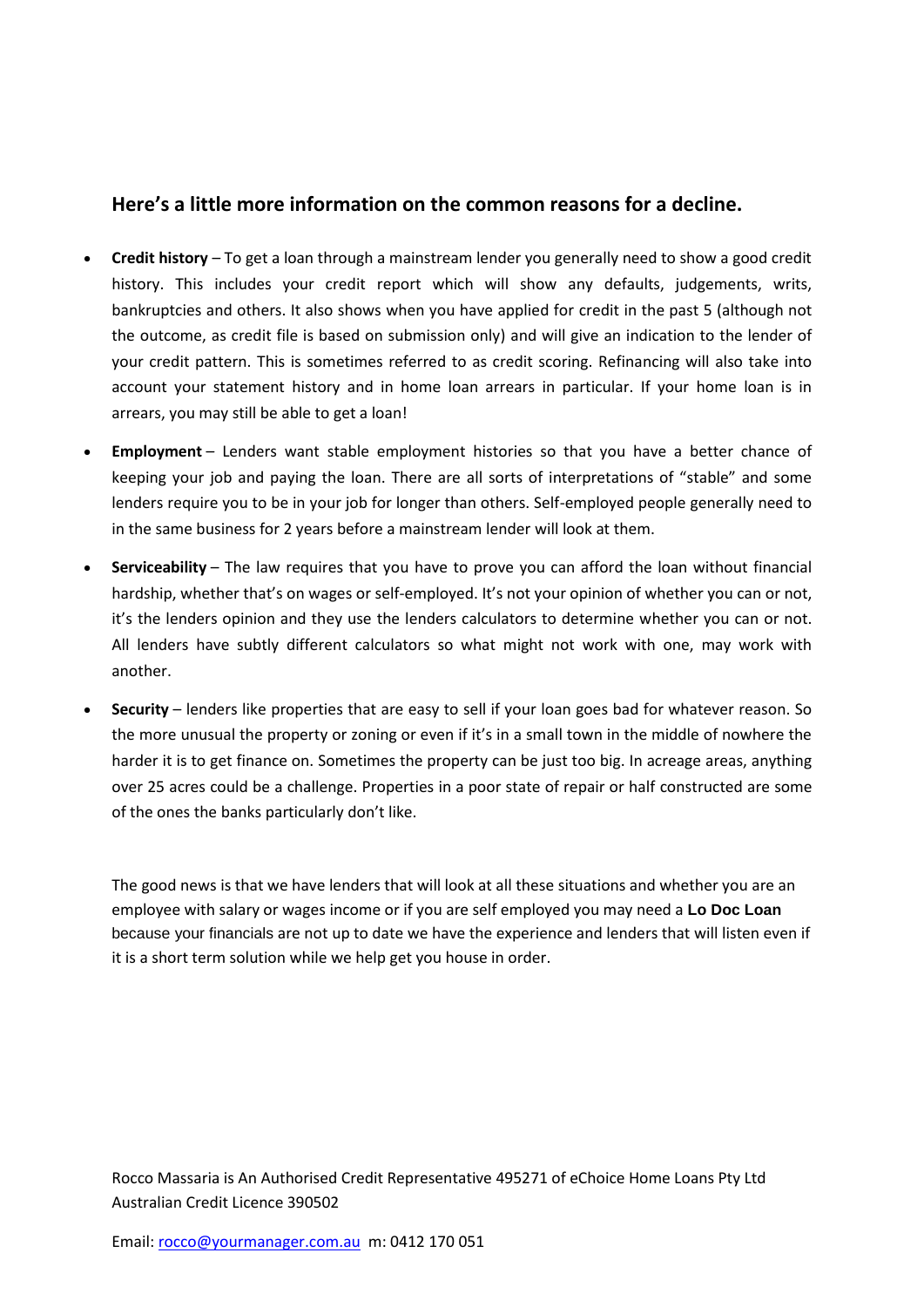Rocco Massaria is An Authorised Credit Representative 495271 of eChoice Home Loans Pty Ltd Australian Credit Licence 390502